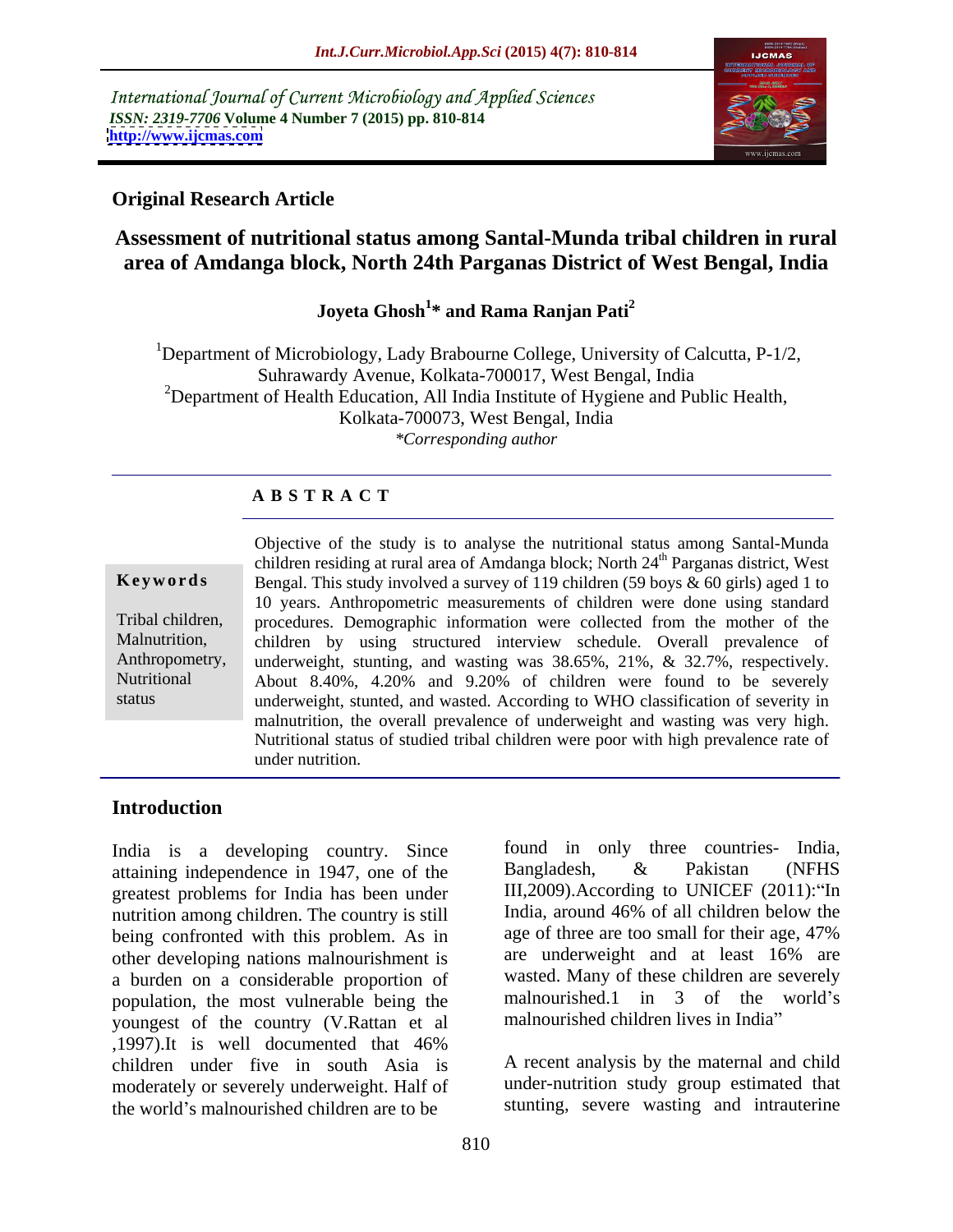growth restriction together were responsible study and their consent was obtained. found in under privileged communities. notified STs in the state. The Santal represent more than half of the total ST population of the state (51.8%) and Munda in different parts of India have found them 2006).Also the study conducted by Bose and determine the nutritional status of Santal-<br>followed. Munda tribal children residing at rural area of West Bengal.

were collected and recorded on a pretested questionnaire by house to house visit

senior members of the households. Parents were informed about the objectives of the

for 2.2 million deaths annually (Bisai et al, Altogether 119 children, 59 boys and 60 2010) and most of these mortalities were girls aged 1 to 10 years, were measured to Tribal communities in India are considered Anthropometric measurements, i.e., height as underprivileged.The total population of and weight of each subject, were taken West Bengal at 2001 census has been according to the standard procedures (T. 80,176,197 of this 4,406,794 persons are Lohman et al 1988).Weight and heights Scheduled Tribes (ST) constituting 5.5% of were measured using weighing scale and total population of the state .The state has anthropometric rod to the nearest 0.1kg and registered 15.7% decadal growth of ST 0.1cm, respectively. Age and sex specific population in 1991-2001.There are total 38 mean height and weight of the Santal & (7.8%) (Kumar et al, 2010). Several research thinness if their weight-for-age, Height-forstudies on various tribal populations living age and BMI-for-age Z scores below -2.0SD to be socially and economically severe under nutrition was defined as Z disadvantaged (Mittal and Srivastava scores below -3.0 SD. In case of 5 to 10 Chakraborty (2005,2006)suggests that there WHO were used to assess their BMI for age. is an urgent need to evaluate the nutritional WHO criteria for assessing severity of status of tribes in India. On this background, malnutrition by percentage prevalence the present study was carried out to ranges of these three indicators were evaluate the prevalence of under nutrition. were measured using weighing scale and Munda children were compared with WHO 2006 standards. Children were considered with underweight, stunting, wasting and of WHO 2006 reference standards. While years children different classification of followed.

## **Results and Discussion**

**Materials and Methods** The nutritional status of Santal and Munda This cross sectional study was conducted been investigated previously. Therefore this among Santal-Munda tribal community from investigation is kind of preliminary record of two randomly selected villages of Amdanga data and information of anthropometric block of North 24<sup>th</sup> PGS district, which is characters measuring nutritional status of located approximately 40.9km north from tribal (Santal and Munda) children. The vast Kolkata, the provincial capital of West majorities of the adult population in the Bengal. Data on age, sex, height and weight studied households are engaged in unskilled tribal children in North 24<sup>th</sup> PGS has not th PGS has not tribal (Santal and Munda) children. The vast manual labour.

following interview and examination. The majority were illiterate and does not Children's age was recorded as reported by are living just 17 km away from modern the mothers and verified further with other civilized busy city Barasat. Thus they much exposed to modernization though they belongs to lower socio-economic class.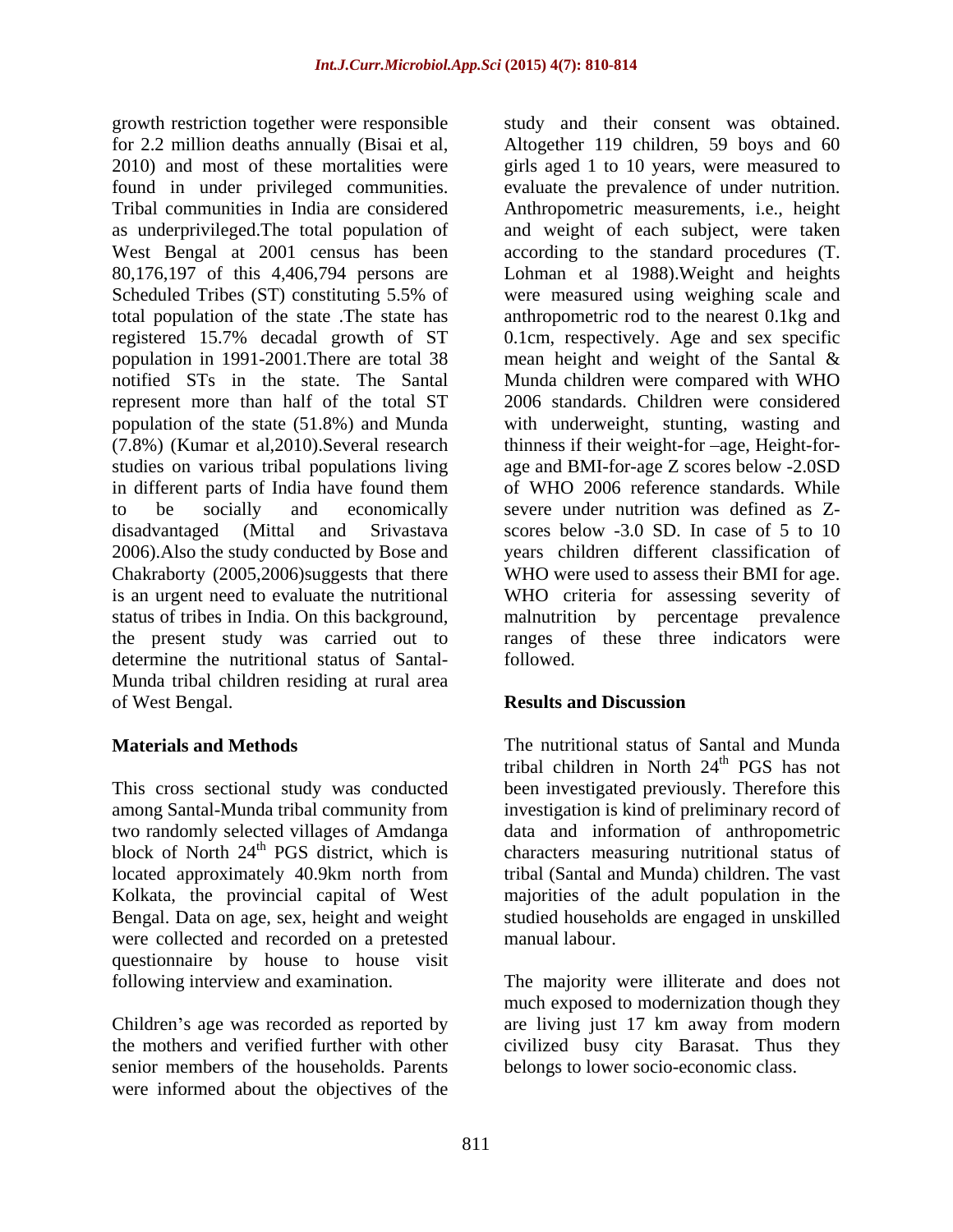| Stages of Malnutrition   | Total undernutrition(%, 95% | Severe undernutrition(%, 95% |
|--------------------------|-----------------------------|------------------------------|
|                          | Confidence limit)           | Confidence limit)            |
| Underweight (1-10 years) |                             |                              |
|                          |                             |                              |
| All (119)                | 38.65(29.9-47.41)           | $8.40(1.93-14.8)$            |
| Boys $(59)$              | 44.06(31.4-56.72)           | $3.39(0-8.01)$               |
| Girls $(60)$             | 33.33(21.41-45.25)          | $5.00(0-10.51)$              |
| Stunting (1-10 years)    |                             |                              |
| All (119)                | 21.00(13.68-28.320)         | $4.20(0.6-7.8)$              |
| Boys(59)                 | $16.94(7.37-26.51)$         | $5.08(0-10.68)$              |
| Girls(60)                | 25.00(14.04-35.96)          | $11.66(3.54-19.78)$          |
| Wasting (1-5 years)      |                             |                              |
| All (49)                 | 26.53(14.17-38.89)          | $10.20(1.8-18.7)$            |
| Boys(26)                 | $30.77(13.03 - 48.51)$      | 7.69(0-17.93)                |
| Girls(23)                | $21.74(4.88-38.6)$          | $13.04(0-26.80)$             |
| Thinness (5-10 years)    |                             |                              |
| All (70)                 | 37.14(25.82-48.46)          | $8.57(2.07 - 15.07)$         |
| Boys(33)                 | 42.42(33.82-51.02)          | $12.12(0.99-23.5)$           |
| Girls(37)                | $32.43(24.73-40.13)$        | $5.41(0-12.7)$               |

### **Table.1** Nutritional Status of Santal-Munda children 1-10 years of age

**Table.2** Distribution of Present Study According to Classification of Assessment For Severity of Malnutrition By Percentage Prevalence Ranges (WHO 1995)

| Different Terminology [Nutritional Indicators] |                  | <b>Prevalence Of</b> |
|------------------------------------------------|------------------|----------------------|
|                                                |                  | Undernutrition       |
|                                                | All (119)        | Very High            |
| Underweight $(1-10)$ Boys (59)                 |                  | Very High            |
|                                                | Girls $(60)$     | Very High            |
| Stunting $(1-10)$                              | All (119)        | Medium               |
|                                                | <b>Boys</b> (59) | LOV                  |
|                                                | Girls $(60)$     | Medium               |
| Wasting $(1-5)$                                | All (49)         | Very high            |
|                                                | Boys $(26)$      | Very high            |
|                                                | Girls $(23)$     | Very high            |

under nutrition (underweight, stunting, and observed that except stunting both wasting) of these studied children is<br>presented in table 1; In this study according to classification assessment for severity of

The age and sex specific means of weight malnutrition by percentage prevalence and height were analyzed. The prevalence of ranges (WHO 1995)(table 2) it has been presented in table 1; In this study according high prevalence level which also indicatingobserved that except stunting both underweight and wasting condition were at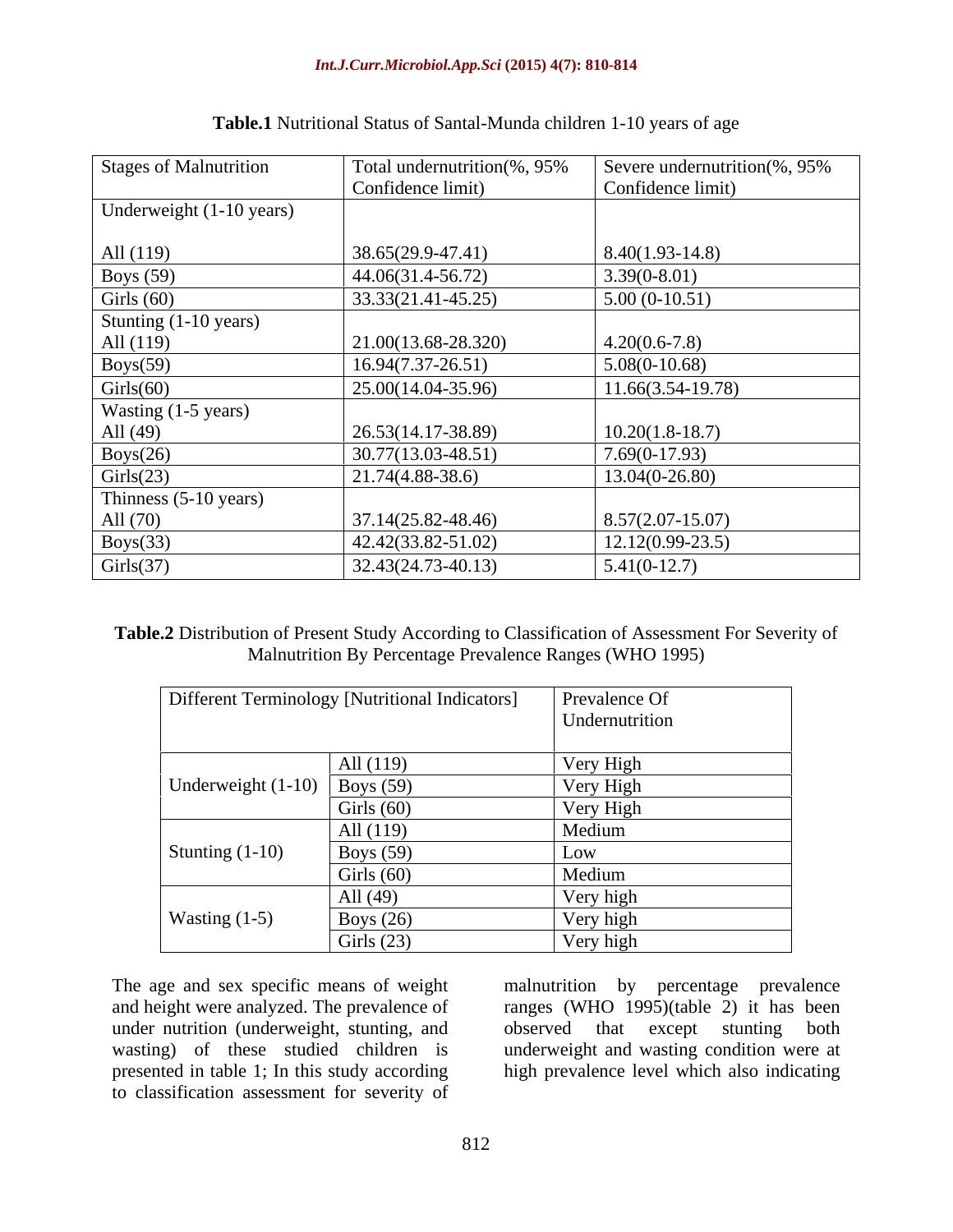The overall sample size of the both sexes children are more likely to suffer from including the age wise number of the subjects were not so remarkable. However, Present study provided evidence that these some results indicate clear trends of age sex children were under acute and chronic variation and sexual dimorphism of nutritional stress in the form of underweight, nutritional status in boys and girls. A trend stunting, wasting, and thinness indicating of increment of BMI with age in both boys and girls at least in some cases indicate growth trend. Age wise dimorphism is not so clear but age wise variation is significant in some occasions like according to Odds Ratio Under five children were significantly 2.65 [95% confidence limit 0.98 to 7.21] The authors express their deep sense of times more prone to be stunted/severely gratitude to all the children, their parents and stunted than the 5-10 years children. Sexual the Faculty of Department of Biochemistry dimorphism is not so clear but in terms of and Nutrition, AIIH&PH; specially Odds Ratio, it is indicated truly in some Dr.Debnath.Chaudhuri, and Mr.Basonta Roy occasions like for 1-10 year's children. The for their enormous support and cooperation stunting wasting and underweight values indicate remarkable proportions of boys and girls (especially boys) are suffering from thinness and undernutrition. But in terms of chronic malnutrition girls are much more affected than boys. The situations of the under five girls have been observed to be even worse compared to the girls belongs to 5-10 years age group. According to Odds Ratio under five female were significantly 2.29 (95% Confidence limit 0.60-8.85) times more prone to be stunted than 5-10 years District. Orissa. India." Coll

During childhood one cannot ignore the socio-economic status of a community. In general, tribal communities in India are neglected, discriminated in terms of income distribution and social status, which tend to have higher rates of undernutrition (Mitra M  $N$ utr.:14(1):80-2. et al,2007).Therefore, tribal communities need much greater access to health care information, and opportunities and resources to improve their children's nutritional status. Thereby the children in the present study

the poor nutritional status of tribal children experienced instant nutritional stress. As (Santal and Munda) found in the previous studies (Khongsdier R et al,2003).This study found that preschool undernutrition than school going children. the requirement for immediate appropriate public health nutritional intervention programs.

# **Acknowledgement**

and Nutrition, AIIH&PH; specially to carry out the study smoothly.

# **References**

- Bisai et al;2010,"Very high prevalence of Thinness." EJBS 3(1):43-49
- girls. **Antropol.** Dec;30(4):771-5. Bose K, Bisai S, Chakraborty F.2006. "Age variations in anthropometric and body composition characteristics and underweight among male Bathudis- a tribal population of Keonjhar District, Orissa, India." Coll
	- Bose  $K^1$ , Chakraborty F 2005."  $1$  Cholzroborty  $E = 2005$ " , Chakraborty F 2005." Anthropometric characteristics and nutritional status based on body mass index of adult Bathudis: a tribal population of Keonjhar District, Orissa", India.Asia Pac J Clin Nutr. ; 14(1): 80-2.
	- Census Commission of India. Retrieved 2009-10-02 West Bengal data highlights the Scheduled Tribes" Census of India 2001.